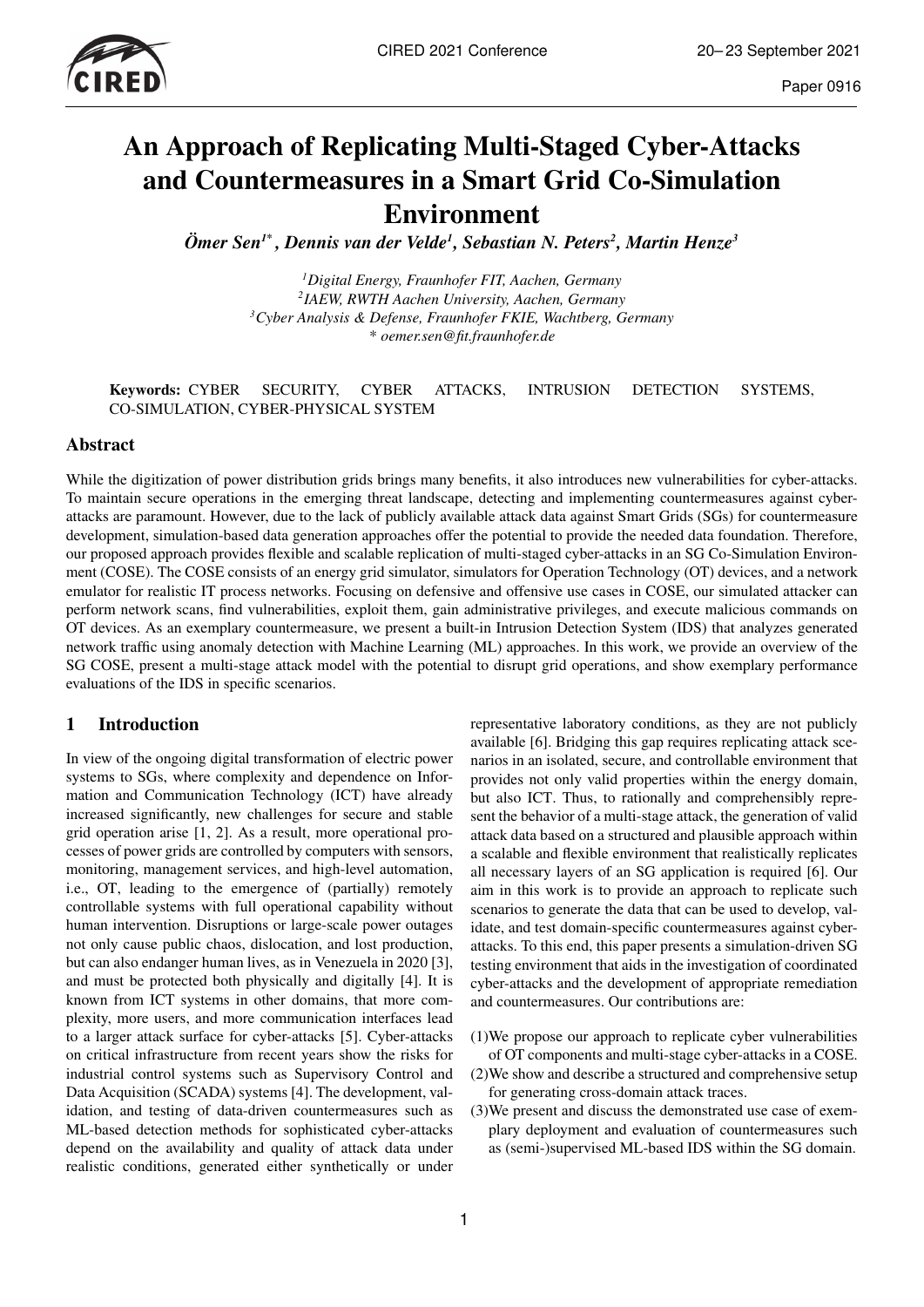

# 2 Components & Security in Smart Grids

As a basis for our work, we provide a brief overview of SG core components, their security issues in SG utilities, and highlight possible remediation approaches.

# *2.1 ICT in Power Grids*

ICT in power grids enables dynamic control of power generation, consumption, and storage by using advanced control systems to monitor, protect and automatically optimize grid operation [7]. As power fluctuations generally increase due to volatile Distributed Energy Resources (DERs), networking via ICT is becoming an integral part of SGs [8]. The increased use of ICT is causing a paradigm shift in distribution grids, where in the past distribution grid operators had hardly any control and knowledge about distributed power injection into their grid [7]. The conventional control structure between higherlevel control units and field- or station-level devices is based on the SCADA, which describes the organization of large spatially distributed ICT systems [9]. Its composition in the energy domain usually consists of a Master Terminal Unit (MTU) with connected Human Machine Interface (HMI) and several Remote Terminal Units (RTUs). The systems are connected via a communication network with routers and switches and separated from the engineering workstations, the company offices and the Internet by a firewall (or even air-gap).

# *2.2 Cyber-Security in Smart Grids*

With the growing amount of ICT components in power grids, new security concerns arise due to the relatively long life cycle of IT components in power grids, the homogeneous environment of commercial IT products and systems, the provision of open interfaces, and the increasing interconnection of different actors [10]. This increased interconnectedness can create vulnerabilities, described as flaws or weaknesses in the design, implementation, or operation and management of a system, component, or protocol that can be exploited to violate security policies [11]. In terms of attack propagation, i.e., lateral movement, vulnerabilities can be exploited to control remote systems and networks such as Remote Code Execution (RCE) and Privilege Escalation (PE) [12]. An RCE vulnerability allows user-supplied input to software to be executed on the system by a programming language parser [13]. PE occurs when a user is given more access to resources or functions on a system than they are allowed [13]. Despite a variety of preventive measures such as strict user management, password policies, access control, and network segmentation, intrusion detection capabilities are still needed to meet the high-security requirements in SG. A promising approach to detect such invasive attack propagations is an IDS, which describes a technique for detecting unauthorized access, such as intrusion attempts, to a computer system or network by using either anomaly-based or signaturebased approaches, or a mixture of both [14]. In particular, the anomaly-based detection method is based on an approach that classifies observed events within the system being monitored

according to the specified or learned system behavior characterization under normal operating conditions. Any deviation from the normal system behavior characterization is classified as an anomaly. For the characterization of normal system operating behavior, an ML algorithm can be used that learns from a dataset of examples and can generalize patterns that exist within the dataset after the learning phase is complete [15]. The following ML approaches are considered in this work for separating, clustering, and deciding network traffic into normal and abnormal traffic [16]:

- (1)Random Forest (RF) is a supervised classification method that consists of multiple decision trees to classify data.
- (2)K-Nearest-Neighbor (KNN) is a supervised ML algorithm used for classification and regression.
- (3)The Local-Outlier-Factor (LOF) algorithm is a neighborhood algorithm that calculates a degree of abnormality or "outlierness" for each point in the data set.
- (4)The Isolation Forest (IF) algorithm is used to uncover data points that can be partitioned more quickly than others.

A prominent use case of our approach is the provision of an adequate test environment to replicate multi-stage attack scenarios and provide a foundation to investigate countermeasures such as IDS for their suitability to domain-specific deployment scenarios, which are further described in this paper.

## *2.3 Related Work*

Various approaches consider the analysis of coordinated attack scenarios using mathematical modeling or cyber-attack trees [17, 18]. Furthermore, various approaches in COSE are being explored that consider hardware-in-the-loop cosimulation or a synthetic framework capable of simulating attack scenarios in SG applications to generate normal and attack data [19, 20]. In exploring countermeasures, other approaches introduce ML-based IDS solutions based on a random forest algorithm to classify communications data in advanced metering infrastructures based on selected features [21]. In this work, we present an SG test simulation environment for modeling a dynamic, multi-stage attacker based on a tree-like decision logic for determining its attack sequences. Furthermore, by deploying isolated processes in Docker containers in our test environment, we can run a variety of services and vulnerabilities, allowing the modeled attacker to dynamically explore the network to exploit found vulnerabilities. With our focus on network traffic in SG, we can evaluate the suitability of semi-supervised approaches within the domain-specific application and also validate the applicability of the generated data from our test environment.

# 3 Methodology

To support ICT security research in SGs, we propose an approach to simulate coordinated cyber-attacks, defensive countermeasures, and realistic network structures and traffic.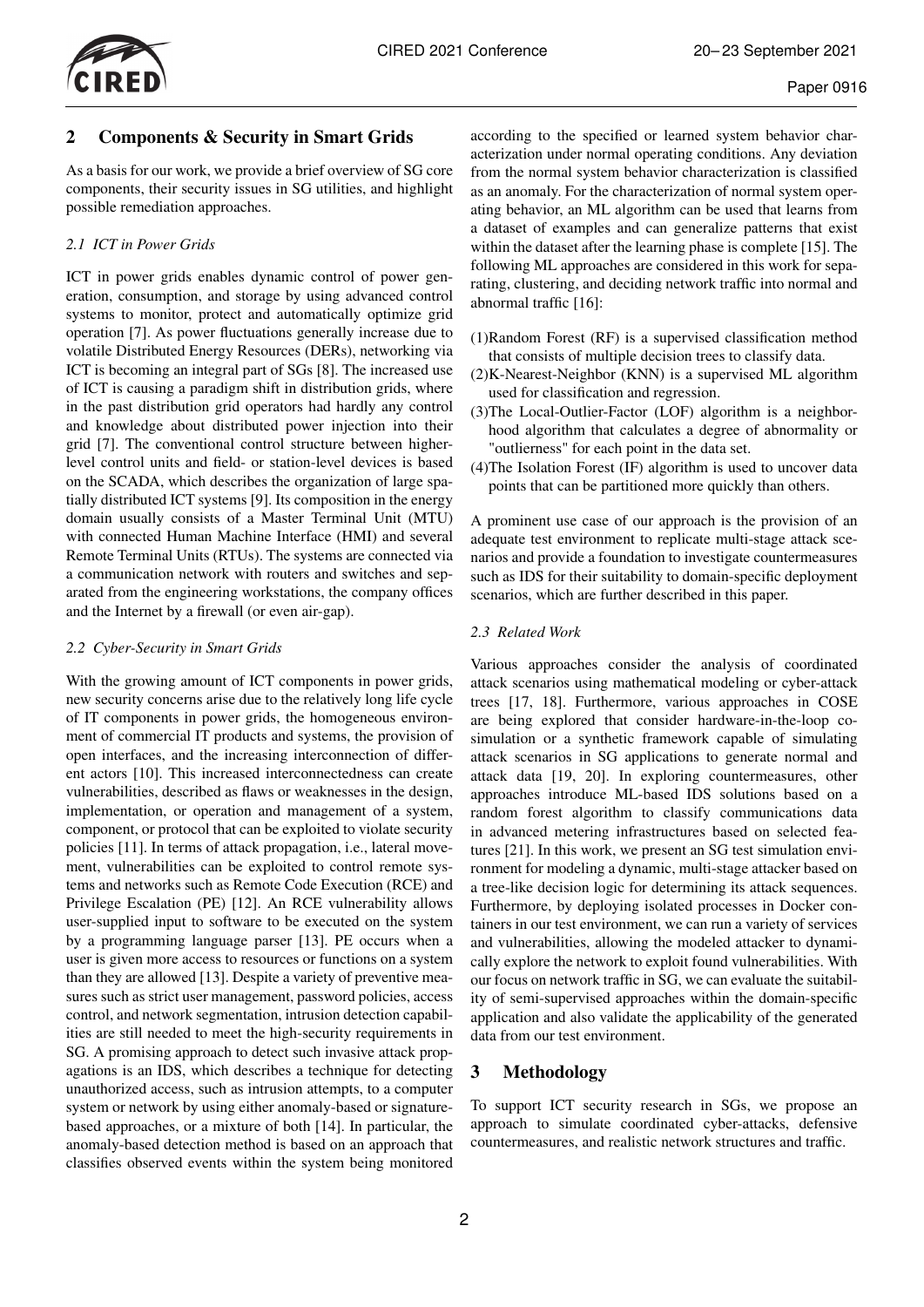



Fig. 1 Overview of the COSE structure, consisting of MOSAIK, Containernet, Pandapower, RTUs, MTU, Attacker, and IDS with their data flow.

#### *3.1 Co-Simulation Testbed Setup*

Our proposed approach is based on a COSE capable of simulating a Pandapower-based [22] power grid coupled with an IT network that emulates IT and OT devices in a stateful manner managed by a centralized scheduler, i.e., MOSAIK framework [23] (cf. Figure 1). Emulation of IT networks over Containernet [24] enables network transport functionalities between OT devices (e.g., RTU, MTU) via IT (e.g., switches, routers), such as dynamic network structures including protocol conformance, configurable delay, packet loss and bandwidth, and link disconnects. The specification of the simulated infrastructure configuration is based on [2] and all simulators such as OT devices, attackers, and IDSs are based on Docker containers. The focus of this work is on simulating multi-stage cyber-attacks and countermeasures such as IDS in SG. To simulate different attack vectors, we then integrate multiple vulnerabilities into the simulated RTUs with minimal configuration effort, providing exploitation opportunities for multiple stages of an attack (cf. Section 3.2). For conducting observable, multi-stage attacks, we also simulate a decision logic-based Attacker Model (AM) equipped with an arsenal of cyber exploits that provide useful attack data (cf. Section 3.3). The IDS can be instantiated on a device within the IT network emulation environment, capable of analyzing network traffic captured by mirrored SPAN ports (cf. Section 3.4).

#### *3.2 Vulnerability Integration*

In the context of this work, we address vulnerabilities that allow lateral movement via remote exploitation, such as RCE and PE. The replication of RCE attacks is realized by integrating different types of vulnerabilities covering different protocols such as HTTP/S, Secure Shell (SSH), and Telnet. Many RTUs and industrial computers provide remote access service and setup interface for remote management on certain TCP ports. The concept of these vulnerabilities relies on providing a simple, running service (web interface, SSH server, telnet service) on specific ports (e.g., 80, 22, 23) that are reduced

to the ability to execute commands on the computer system (e.g., using known credentials to execute arbitrary commands after logging in). In combination with PE, attack scenarios can be induced during COSE runtime, such as a Denial of Service (DoS) state where simulator traffic is disabled or a compromised simulated device sends spoofed values. After gaining remote access via RCE vulnerabilities, the AM then attempts to escalate privileges on the intruded host (e.g., Linux-based host systems) by exploiting PE vulnerabilities such as set-user-ID (SUID) or sudoers enabled script. Both exemplary privilege escalation vulnerabilities behave similarly to the 'sudo' command on a Linux command line but allow administrative command execution without a password.

#### *3.3 Attacker Model (AM) Procedure*

Using these vulnerabilities, our AM implements multi-stage attack logic, exploits, and additional software tools whose attack actions and traffic-traces are logged for the purpose of identifying and marking attack data. The attack process itself follows a tree-like structure, starting with a predefined attack goal and ending with the execution of actions to achieve that goal. Thus, the attack setup built for the testbed consists of four stages and focuses on targeting RTU devices:

- (1)Find connected systems: Using a network scanner tool, this stage enumerates all reachable systems and their open ports, i.e., all stations (RTUs) found by scanning.
- (2)Vulnerability check: Exploit scripts are run for all reachable systems with matching open ports to check if RCE vulnerabilities are accessible behind the ports as described in Section 3.2.
- (3)Check privileges and exploit: For all systems compromised in stage 2, user privileges are checked and attempts are made to elevate privileges to become the root user by exploiting PE vulnerabilities as described in Section 3.2.
- (4)Affect the target: After gaining the required privileges, actions are chosen to achieve the predefined attack goal (e.g., DoS or data manipulation, e.g., of measurements, to disrupt grid operation).

## *3.4 Intrusion Detection Approach*

Within our work, we have chosen the approach of an IDS as a countermeasure to show the capabilities of the COSE in terms of a test environment for the development and testing of detection methods, as well as to demonstrate the usability of the generated data. Various IDS approaches are utilized (cf. Section 2.2) that receive network traffic from a particular RTU switch port through a mirrored port on the central SCADA switch, through which all SCADA traffic in that COSE is routed. Thus, the received traffic sample contains all intended traffic between an MTU and an RTU, as well as potential attack traffic caused by other than intended communications on the network. Captured traffic from the interfaces is collected, decoded, and exported to be analyzed by the selected ML algorithms for anomaly detection (cf. Section 2.2). The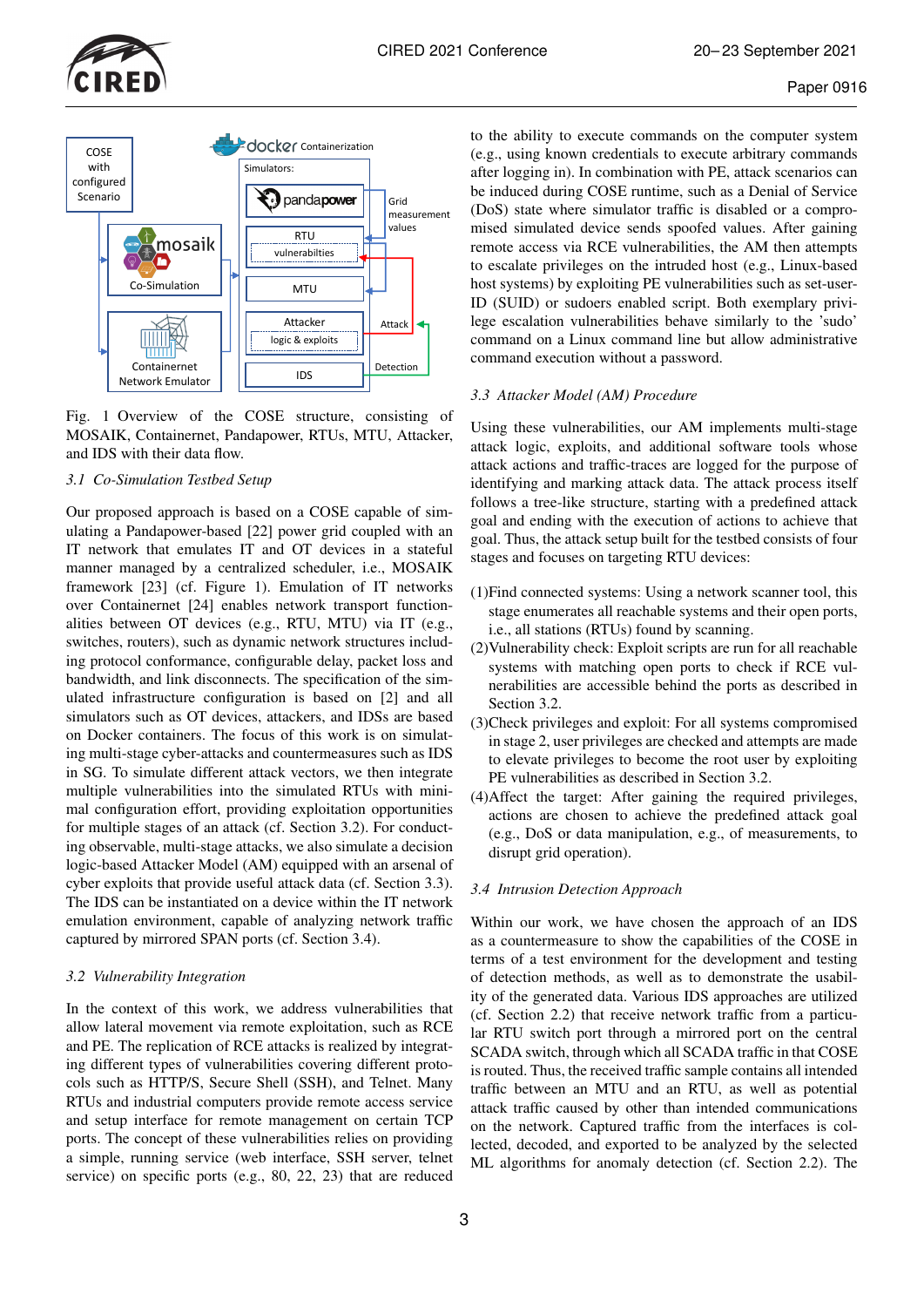

utilized high-level data fields are Source, Destination, Protocol, and Length (in bytes). Our generated datasets (scenarios 1-6) contain network traffic under normal and attack conditions with different types of shares (cf. Table 1). The relatively high percentage of attack traffic is due to the generation of large amounts of scan traffic in attack stage 2. Also, scenarios 1- 3 are containing a DoS attack, i.e., the RTU stops its service after a successful attack and therefore produces less traffic. Scenarios 4-6 contain a manipulation attack, i.e., the RTU sends manipulated measurement values to the MTU. The data samples are separated into test and training sets and their respective classifications (attack or normal), which are done manually. A data sample can contain both, attack and normal data. E.g., if an attack starts and stops at a certain time of simulation, then the traffic before and after the attack is normal within the same data sample. For supervised ML algorithms, training on classified data is required. The training is performed on a sample containing an attack, while testing is performed with samples containing other attacks. For semi-supervised ML algorithms, unclassified data is sufficient for training, but it must not contain attack traffic to learn normal system behavior.

Table 1 Shares of normal and attack traffic (balance).

| Scenario                                                                                                                   |  |  |  |
|----------------------------------------------------------------------------------------------------------------------------|--|--|--|
| Attack $\lceil \% \rceil$ 98.05 97.75 98.01 72.80 71.86 71.02  <br>$\parallel$ Normal [%] 1.95 2.25 1.99 27.21 28.14 27.98 |  |  |  |

## 4 Results

In this section, we demonstrate that the COSE is able to replicate different attacks and can be used, for example, to compare different IDS approaches.

#### *4.1 Attack Replication*

An exemplary multi-stage attack scenario is demonstrated using a simulated medium/low voltage distribution grid equipped with networked assets such as ICT switch, MTU, RTU, DER, etc., (cf. Figure 2). The RTU components are equipped with the vulnerabilities described in Section 3.2. To illustrate further, we also present the automatically executed stages of the attack process within the COSE using terminal executions and a measurement plot of RTU 1 over the simulation steps. In the first stage of the sequence, the AM scans the SCADA network and identifies the connected device, e.g., RTU 1 with its open TCP ports (22, 23, and 80) and configured services (SSH, Telnet, and Nginx webserver). Based on the gathered information, in stage 2 the AM performs RCE via the identified vulnerable web interface on port 80 equipped with a command execution script by specifying the 'whoami' command as a parameter, which issues its executing user 'www-data'. Since the 'www-data' user does not have administrative privileges, the AM extends his privileges in stage 3 through PE by exploiting a found SUID vulnerability. In the final stage, the AM manipulates the measured data about the loading, active and reactive power of the secondary



Fig. 2 Illustration of the simulated SG scenario representing a medium/low voltage distribution grid consisting of multiple DERs, resistive/inductive loads, and controlling field devices within a SCADA network. Furthermore, individual attack stages of an exemplary multi-stage attack scenario are visualized, consisting of network scan (S1), RCE (S2), PE (S3), and data manipulation (S4).

substation transformer and transmits it to the MTU. Thus, it can be suggested that our AM is capable of disrupting grid operations and maintaining this for extended periods of time with sophisticated False Data Injection (FDI) techniques [16].

#### *4.2 Countermeasure Evaluation*

Using the deployment and training method of selected MLbased IDS approaches described in Section 3.4, an exemplary evaluation demonstrates the ability of COSE to investigate and compare countermeasures (cf. Figure 3). We evaluate the different ML approaches over the different attack scenarios (cf. Table 1) using the F1 score (harmonic mean of Precision and Recall). For the supervised algorithms, it is observed that KNN and RF achieve nearly equal detection rates for more balanced traffic shares, with RF showing slightly better results within the specified test environment and using only the specified attack sequences. The semi-supervised algorithm LOF produces significantly better detection rates than IF. It can be seen that the attack design and traffic shares have a large impact on the resulting detection quality, with more balanced shares having a more positive effect. However, the absence of a packet is not detected as an anomaly because the algorithms are trained on individual packets and not on packet sequences. To improve detection rates, larger proportions of normal traffic with more complex and diverse attack scenarios are required, for which our COSE provides an advanced foundation to replicate the dynamic nature of SGs with the different data sources, states, and operating conditions exemplified in this work.

# 5 Conclusion

Due to the lack of attack data in critical infrastructure domains, this paper presents an approach to aid the investigation of